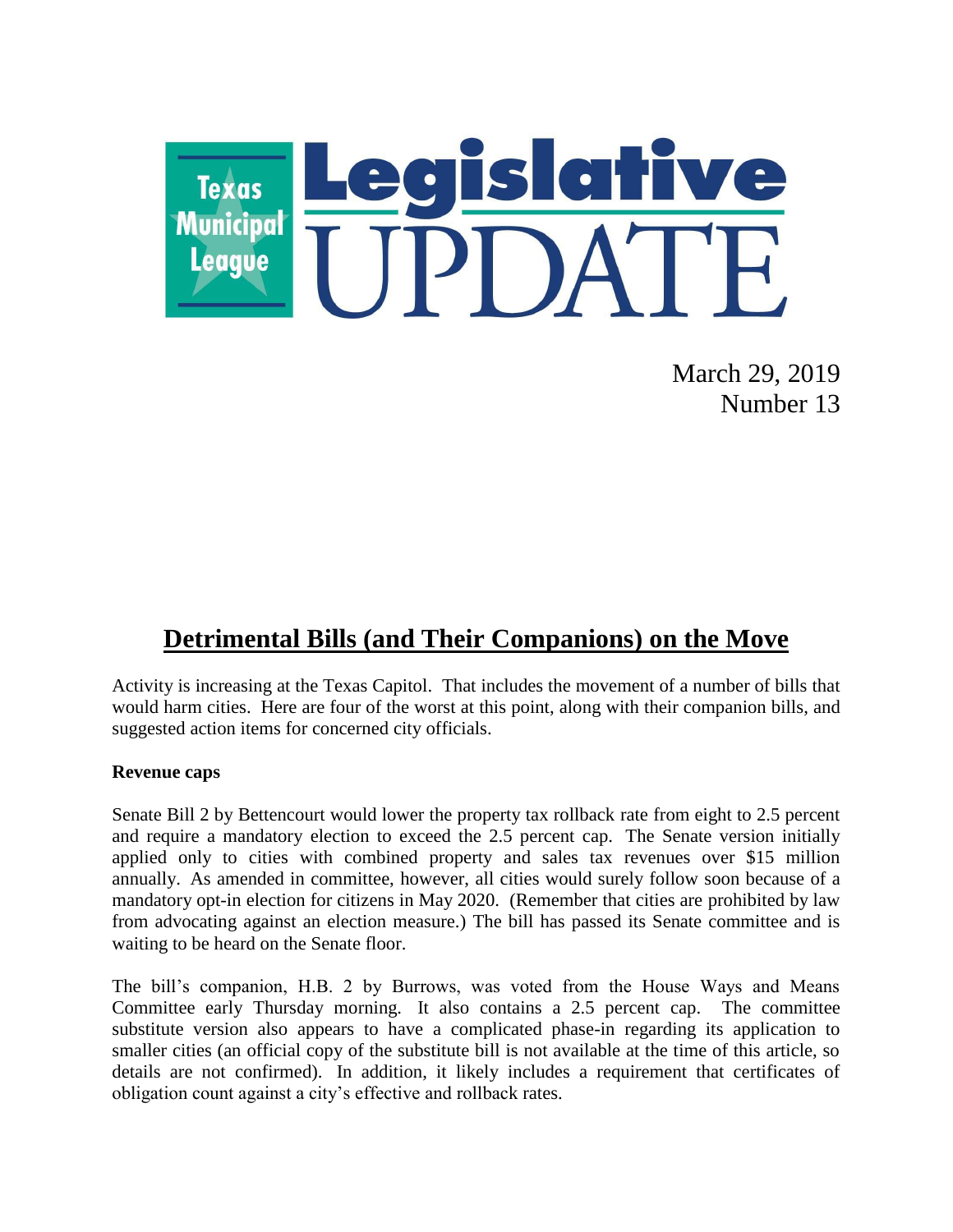City officials concerned about these bills should continue visiting with their senators and representatives. Meaningful tax relief can come only from the lowering of school district property taxes, something both chambers claim to be supportive of. But if school taxes are not fixed by the end of the session, the pressure on legislators to just cap cities and counties and try to claim some kind of victory on property taxes will be tremendous.

### **Video/Phone Right-of-Way Rental Fees**

House Bill 3535 by Phelan has been [set for a hearing](http://r20.rs6.net/tn.jsp?f=0012r0zzGKqkX6Kh1ARCbFXEo2g-G2AIgWPgwUPfkQOsFkfLbU-UCuIn_HwrbzJEmbPh4ceUFo9wvQzCBWrh_YEcljMY_-RO1GVqyXZSGj6aYCmbsoDHMTsaKsCYNf2YNlO7brWTBmVEt1QFn5ULQJJ3YsbbAK883125uA6pMOOqmrfybLM0lGPHOHbLyGLSY-EO4aF4YpxSlZloS0fXl_O1fsHxpSTYMENX3_ciwPwqIrEN-6BPt1vjw==&c=Uu8sUJwlRYGdv-X2y2J4ndGoKoM-CbjD0UoUZ_k8CVMvcfhxkLdehA==&ch=2EG0KkqKOj1NUaVgLsZSVQc6c6cDpksb4iQPoYdf3eilrKgsOu-vXA==) on Monday, April 1, 2019, at 10:30 a.m. in the House Committee on State Affairs in Room E2.028 of the Capitol Extension. The bill would allow the state to rob cities of their existing right-of-way rental fees (still sometimes referred to as "franchise fees"). It would allow any company that provides telephone and video services to stop paying the lesser of its statewide telephone access line fees or state cable franchise fees.

The industry's buzzwords for the bill say that they are being "double-taxed." That's untrue for two reasons:

- 1. The money they pay isn't a "tax." It's a rental for the use of taxpayer-owned property. It's nothing more than any other cost of doing business. The only difference is the companies are renting public, as opposed to private, property. Cable and phone companies are asked to pay for the right-of-way they occupy in the same manner as a commercial retail lease. They pay a percentage of the revenue from operating their business as rent for the use of taxpayer-owned property. The more revenue they get, the more the property is worth to them, and the more rent they pay. Whether part of the business is called "phone service" and part called "cable service" makes no difference in determining its value.
- 2. The Texas Constitution prohibits the legislature from forcing a city to give away publicly-owned property for less than fair market value. The bills are unconstitutional because they eliminate value-based compensation. In other words, the compensation would no longer be based on the value of the right-of-way to the companies.

The bills are not about double-taxation, or taxation of any kind. Rather, they would force city taxpayers to subsidize the cost of doing business for the companies. The bills amount to corporate welfare for some of the largest and most profitable companies in the world. With no guarantee that the companies will pass this taxpayer subsidy on to their customers, the bills are a massive taxpayer-paid windfall to corporations.

The Senate companion to H.B. 3535 (S.B. 1152 by Hancock) has already been voted out of its Senate committee.

These two bills have momentum, and only the efforts of city officials can potentially stop them. City officials should visit with their senators and representative now about how these bills would impact their budgets. Officials may also want to testify at the hearing Monday and speak with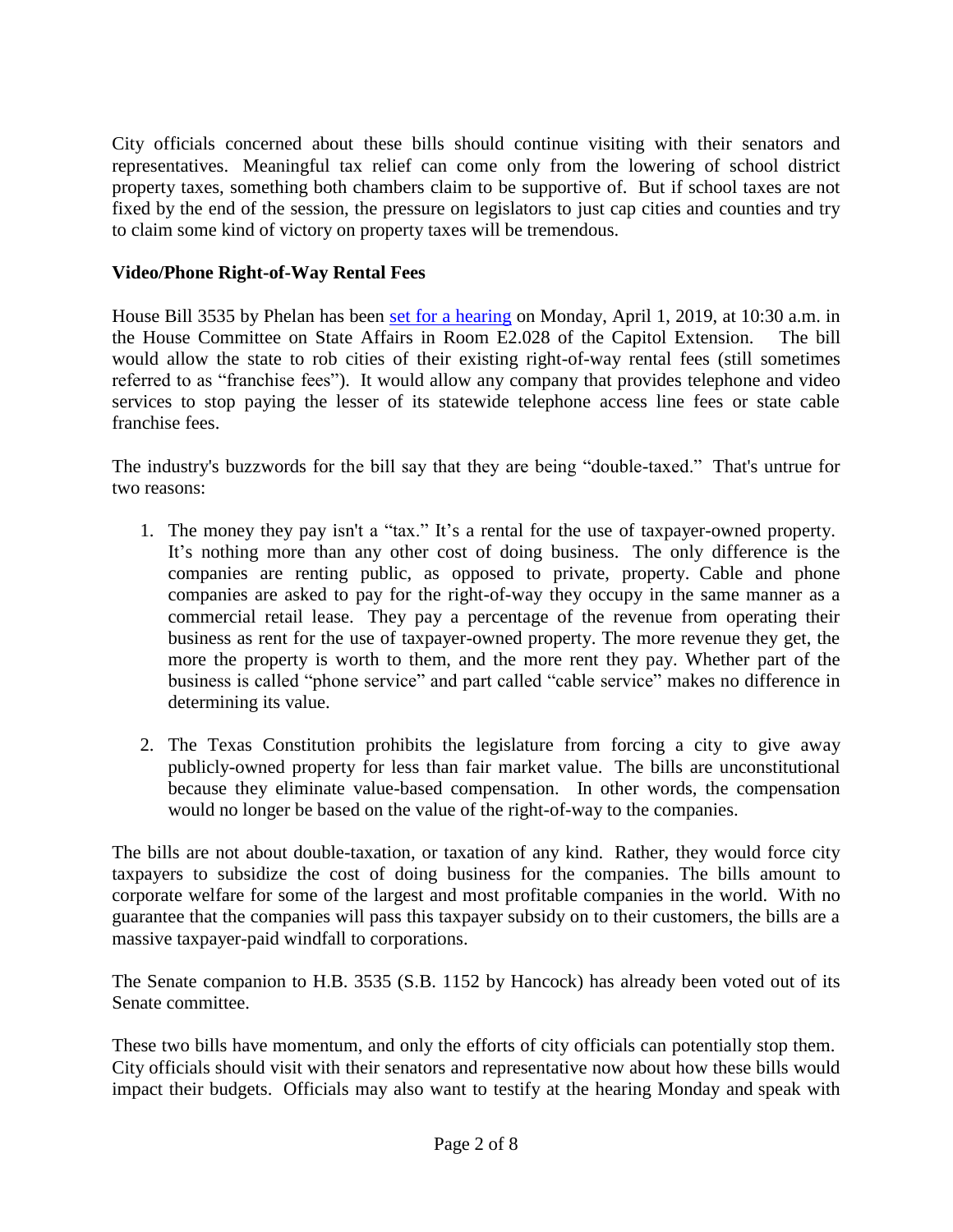their local cable and phone company representatives about why they are supporting the unconstitutional legislation.

### **Annexation**

House Bill 347 by King would essentially eliminate most unilateral annexations by any city, regardless of population or location. Specifically, the bill would: (1) eliminate the distinction between Tier 1 and Tier 2 cities and counties created by S.B. 6 (2017); (2) eliminate existing annexation authority that applied to Tier 1 cities and make most annexations subject to the three consent annexation procedures created by S.B. 6 (2017), which allow for annexation: (a) on request of the each owner of the land; (b) of an area with a population of less than 200 by petition of voters and, if required, owners in the area; and (c) of an area with a population of at least 200 by election of voters and, if required, petition of landowners; and (3) authorize certain narrowly-defined types of annexation (e.g., city-owned airports, navigable streams, etc.) to continue using a service plan, notice, and hearing annexation procedure.

The bill has been voted from the House Land and Resource Management Committee. Concerned city officials in the smaller counties affected by the bill should visit with their House Representative now prior to the bill moving to the House floor for debate.

## **Firefighter Discipline**

House Bill 1895 by Nevarez would require non-civil service cities (most Texas cities) to comply with civil service laws relating to the investigation and discipline of firefighters accused of misconduct. These civil service laws are complex and designed for larger cities with more established administrative structures in their fire departments (only cities over 10,000 population can be subject to a civil service election, but this bill applies to all cities). A full summary of the bill is available [here.](https://tx-texasmunicipalleague.civicplus.com/DocumentCenter/View/1108/HB-1895-Summary)

Concerned city officials in non-civil service cities should visit now with their fire chiefs to determine if the city has the resources to implement the provisions of the bill. If not, city officials and their fire chiefs should visit with their House representative.

Please email [legislative@tml.org](mailto:legislative@tml.org) with questions about any of these bills.

# **Department of Labor Proposes New Overtime Salary Rules**

On March 22, 2019, the United States Department of Labor published a [proposed rule](https://www.govinfo.gov/content/pkg/FR-2019-03-22/pdf/2019-04514.pdf) that could make overtime pay mandatory for more city employees. Under current law, employees whose salary is below \$455 per week (or \$23,660 annually) must be paid overtime if they work more than 40 hours in a week, regardless of whether their job duties primarily involve executive, administrative, or professional duties. The proposed rule would increase the salary requirement to \$679 per week (or \$35,308 per year). As such, under the proposed rule, any employee who makes less than the new salary requirement would be entitled to overtime pay.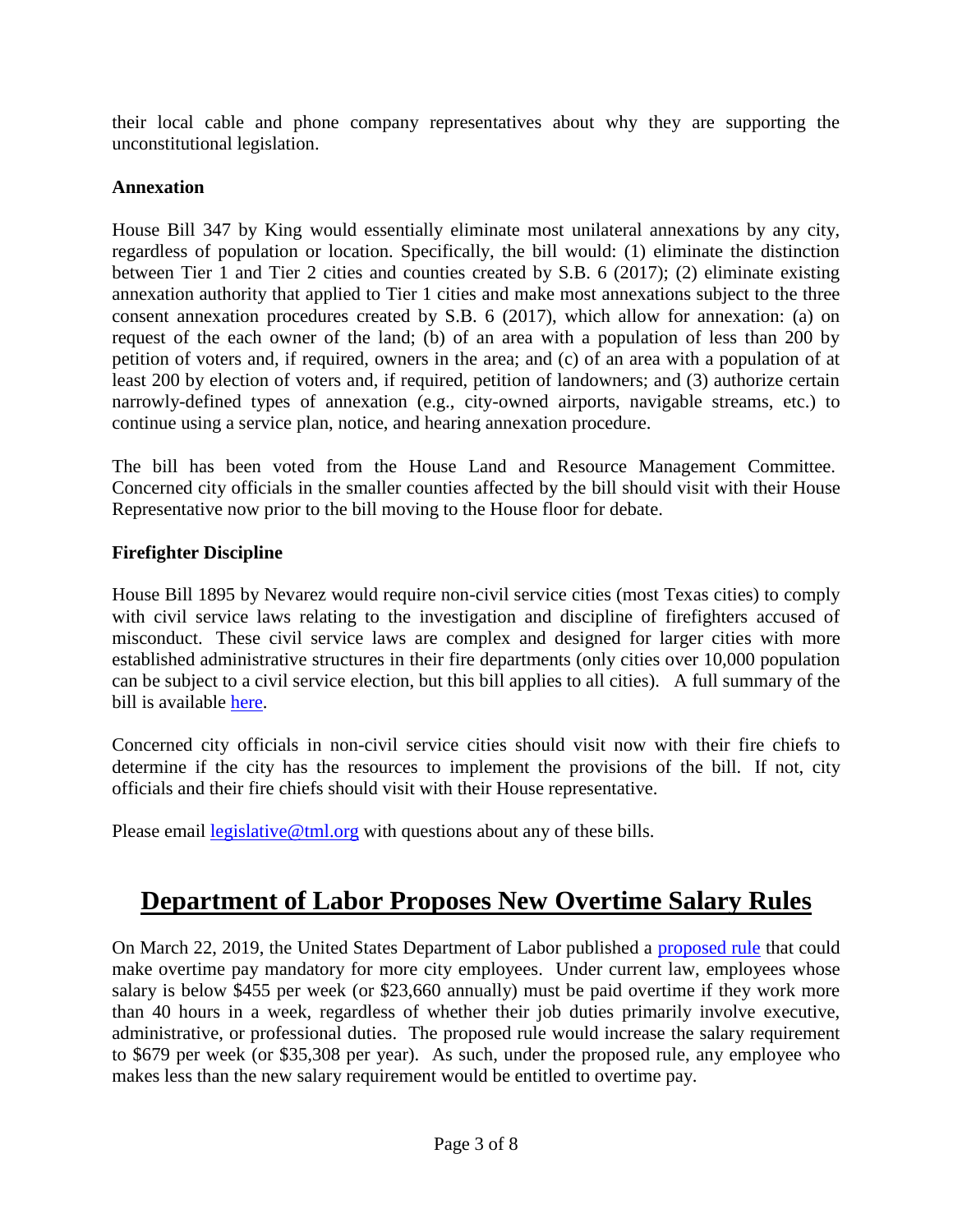Additional information about the proposed rule is available [here.](https://www.dol.gov/whd/overtime2019/index.htm) The Department of Labor will be accepting comments on this rulemaking until May 21, 2019.

# **Significant Floor Actions**

**Eminent Domain:** [S.B. 553,](https://capitol.texas.gov/BillLookup/History.aspx?LegSess=86R&Bill=SB553) relating to the acquisition of certain real property in conjunction with the acquisition of real property for a public us through eminent domain. Passed the Senate. As passed, the bill would provide that a city that makes an initial offer that includes real property the city does not seek to acquire by condemnation shall, in the initial offer: (1) separately identify the real property that the city does not seek to acquire by condemnation; and (2) make an offer for the real property that the city does not seek to acquire by condemnation separate from the offer made for the real property sought to be acquired by condemnation.

**Lobby Expenditure Reporting:** [S.B. 702,](https://capitol.texas.gov/BillLookup/History.aspx?LegSess=86R&Bill=SB702) relating to the authorization and reporting of expenditures for lobbying activities by certain political subdivisions and other public entities. Passed the Senate. As passed, the bill would require a city to take a separate vote on any lobby expenditure or TML dues payment, and it would mandate posting of that information on the city's website and with the Texas Ethics Commission.

\**Editor's Note: The links above lead to the bill's landing page on the Texas Legislature Online website. To read the latest version, click on the "text" tab and click on the lowest version on the screen.*

# **Significant Committee Actions**

**Revenue Cap:** [H.B. 2,](https://capitol.texas.gov/BillLookup/History.aspx?LegSess=86R&Bill=HB2) relating to ad valorem taxation. Voted from the House Committee on Weighs and Means.

**Lobbying Restrictions:** [H.B. 281,](https://capitol.texas.gov/BillLookup/History.aspx?LegSess=86R&Bill=HB281) relating to the use by a political subdivision of public money for lobbying activities. Voted from the House Committee on State Affairs. As reported, the bill would prohibit a city from hiring a lobbyist and prohibit TML from lobbying on behalf of its members.

**Annexation Restrictions**: [H.B. 347,](https://capitol.texas.gov/BillLookup/History.aspx?LegSess=86R&Bill=HB347) relating to eliminating distinctions in the application of consent annexation requirements. Reported from the House Committee on Land and Resource Management. As reported, the bill would essentially eliminate non-consent annexations by every city in the state.

**County Polling Places**: [H.B. 1048,](https://capitol.texas.gov/BillLookup/History.aspx?LegSess=86R&Bill=HB1048) relating to the use of a county early voting polling place by a political subdivision. Reported from the House Committee on Elections. As reported, the bill would require cities holding May elections to use county polling places located in the city limits that were used the previous November.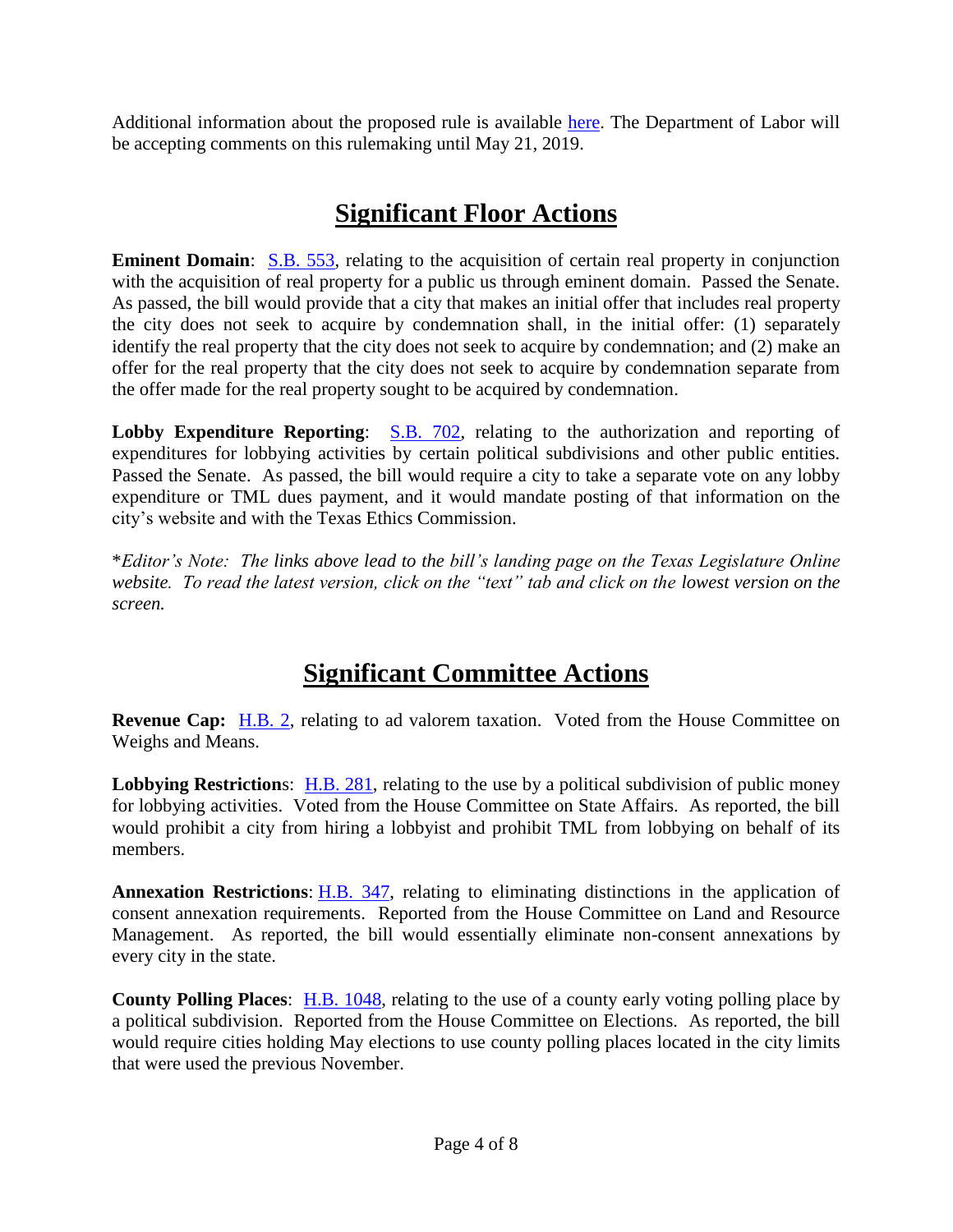**Firefighter Discipline**: [H.B. 1895,](https://capitol.texas.gov/BillLookup/History.aspx?LegSess=86R&Bill=HB1895) relating to the investigation of fire fighters employed by certain municipalities and districts. Voted from the House Committee on Urban Affairs.

**Remote Sales Taxes**: [H.B. 2153,](https://capitol.texas.gov/BillLookup/History.aspx?LegSess=86R&Bill=HB2153) elating to a single local use tax rate as an alternative to combined local use tax rates for computing the amount of local use taxes remote sellers are required to collect and to the allocation of tax revenue collected at that rate. Reported from the House Committee on Ways and Means.

**Eminent Domain:** [S.B. 421,](https://capitol.texas.gov/BillLookup/History.aspx?LegSess=86R&Bill=SB421) relating to the acquisition of real property by an entity with eminent domain authority. Reported from the Senate State Affairs Committee. As reported, the bill would require a city to offer 45 percent more than the market value when acquiring property by eminent domain.

**Drainage Fee Exemptions:** [S.B. 674,](https://capitol.texas.gov/BillLookup/History.aspx?LegSess=86R&Bill=SB674) relating to authorizing an exemption for open-enrollment charter schools from certain municipal drainage requirements.

**Video/Telephone Franchise Fee Elimination:** [S.B. 1152,](https://capitol.texas.gov/BillLookup/History.aspx?LegSess=86R&Bill=SB1152) relating to the payment of certain fees to municipalities by entities that provide telecommunications and cable or video service. Reported from the Senate Business and Commerce Committee. As reported, the bill would allow a telecommunications company to elect to stop paying state cable franchise fees or access line fees, whichever it pays less of statewide.

\**Editor's Note: The links above lead to the bill's landing page on the Texas Legislature Online website. To read the latest version, click on the "text" tab and click on the lowest version on the screen.*

# **City Officials Testify**

When the legislature is in session, nothing compares to the effectiveness of city officials testifying at the Capitol. City officials who take the time to travel to Austin to speak out on important city issues should be applauded by us all. The League extends its thanks to all those who have vigilantly represented cities during this session. If we missed your testimony let us know by an email to [ford@tml.org,](mailto:ford@tml.org) and we'll recognize you in next week's edition.

The following officials testified in committee hearings held March 19 through March 25, plus late reports from March 18 hearings:

- Jimmy Taylot, City of Houston Police Department
- Mark Bird, City Arborist, City of San Antonio
- Chris Herrington, Environmental Officer, City of Austin
- Ginger Faught, Deputy City Administrator, City of Dripping Springs
- YuShan Chang, Sr. Assistant City Attorney, City of Houston
- Russell Huff, Assistant Finance Director, City of San Antonio
- Don Knight, Assistant City Attorney, City of Dallas
- David Robinson, Councilmember, City of Houston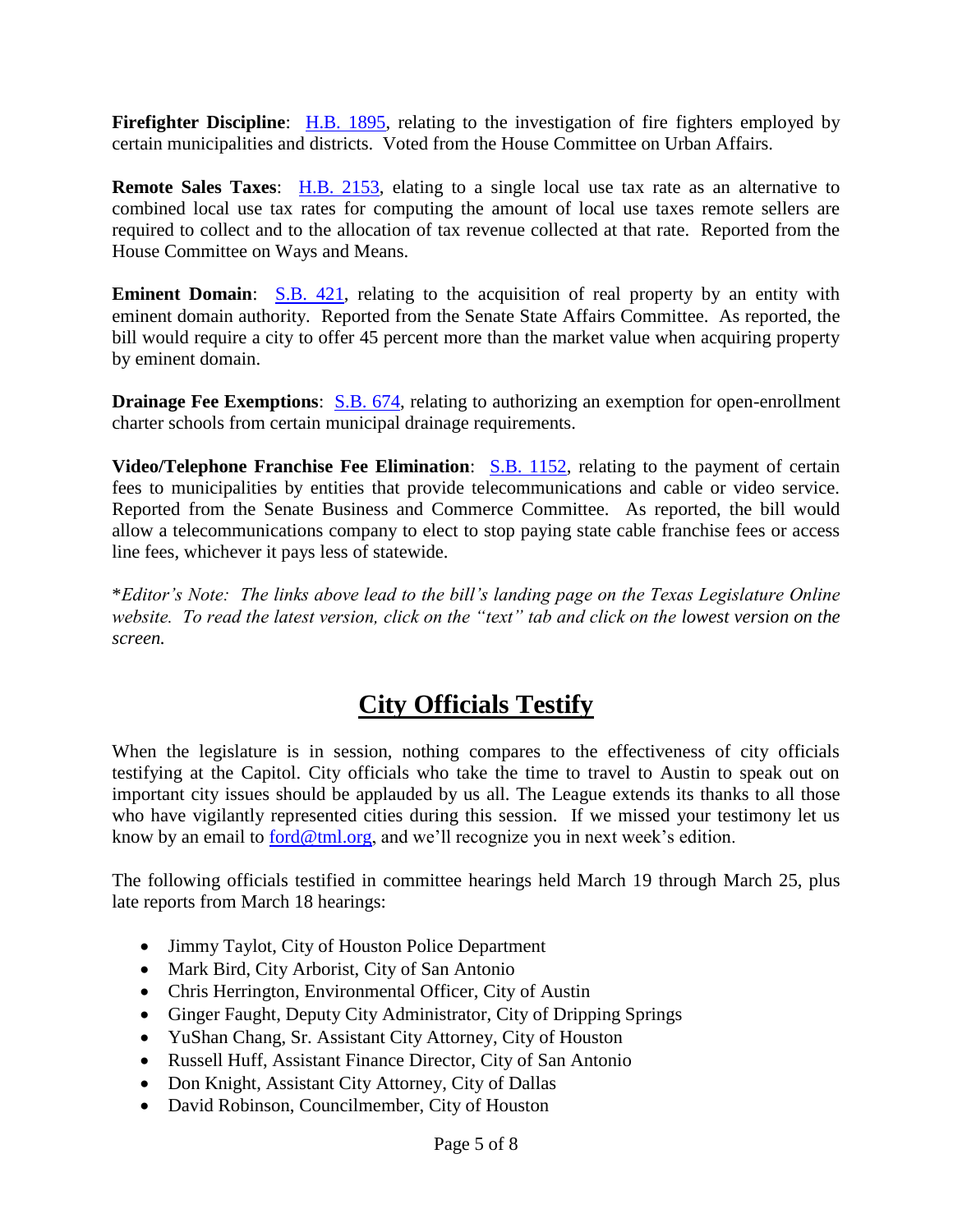- Justin Newson, Assistant Chief of Police, City of Austin
- Adam Colby, Detective Sergeant, City of Tyler
- Dan Coleman, Grants Analyst, City of Houston
- Chuck Brawner, Mayor, City of Katy
- Chris Harris, Councilmember, City of Katy
- Danny Barton, Chief of Police, City of Coppell
- Thomas Berrettini, Detective, City of Grand Prairie
- Tanya Brooks, Assistant Director, City of Fort Worth
- John Bruce, Chief of Police, City of Frisco
- Towfiq Khan, Executive Manager, City of Dallas
- Suzanne de Leon, Mayor, City of Balcones Heights
- Michael Naughton, Fire Chief, City of Leon Valley
- Patrick Oborski, Detective, City of Austin
- Joseph Salvaggio, Chief of Police, City of Leon Valley
- Scott Schultz, Assistant Police Chief, City of Sugar Land
- David Shilson, Deputy Chief of Police, City of Frisco
- Darrell E. Volz, Chief of Police, City of Balcones Heights
- Jeff Williams, Captain, City of North Richland Hills Police Department
- James Dale, Commander, City of Houston Police Department
- Pat Hughes, Assistant Fire Chief, City of Sugar Land
- Rick Ramirez, Intergovernmental Relations Manager, City of Sugar Land
- Kit Marshall, Mayor, City of Aledo
- William A. DiLibero, City Manager, City of Port Lavaca
- Jimmy Kendrick, Mayor, Town of Fulton
- Patrick Rios, Mayor, City of Rockport
- Kay Roach, Mayor, Town of Woodsboro
- Veronica Ocañas, Assistant City Attorney, City of Austin
- Dana Burghdoff, Deputy Director of Planning and Development, City of Fort Worth
- Richard Derr, City Manager, City of Oak Ridge North
- Cassandra Gill, Building Official, City of Dayton
- Garett Nelson, Fire Marshal, City of Lubbock
- Steve O'Neal, Chief Building Official, City of Lubbock
- Marcia Diamond, Assistant Director of Planning, City of Coppell
- Jim Pruitt, Mayor, City of Rockwall
- Dr. Karl Mooney, Mayor, City of College Station
- Don Egdorf, City of Houston Police Department
- Cheryl Southwell, City of Houston Police Department
- Mandy De Mayo, Community Development Administrator, City of Austin
- Ray Miller, Assistant Director of Multifamily and Public Facilities, City of Houston
- Rick Davis, City Manager, City of Baytown
- Gwendolyn Tillotson, Deputy Director of Economic Development, City of Houston
- Michael Gray, City Marshal, City of Galveston
- David Kocurek, City Manager, City of Palacios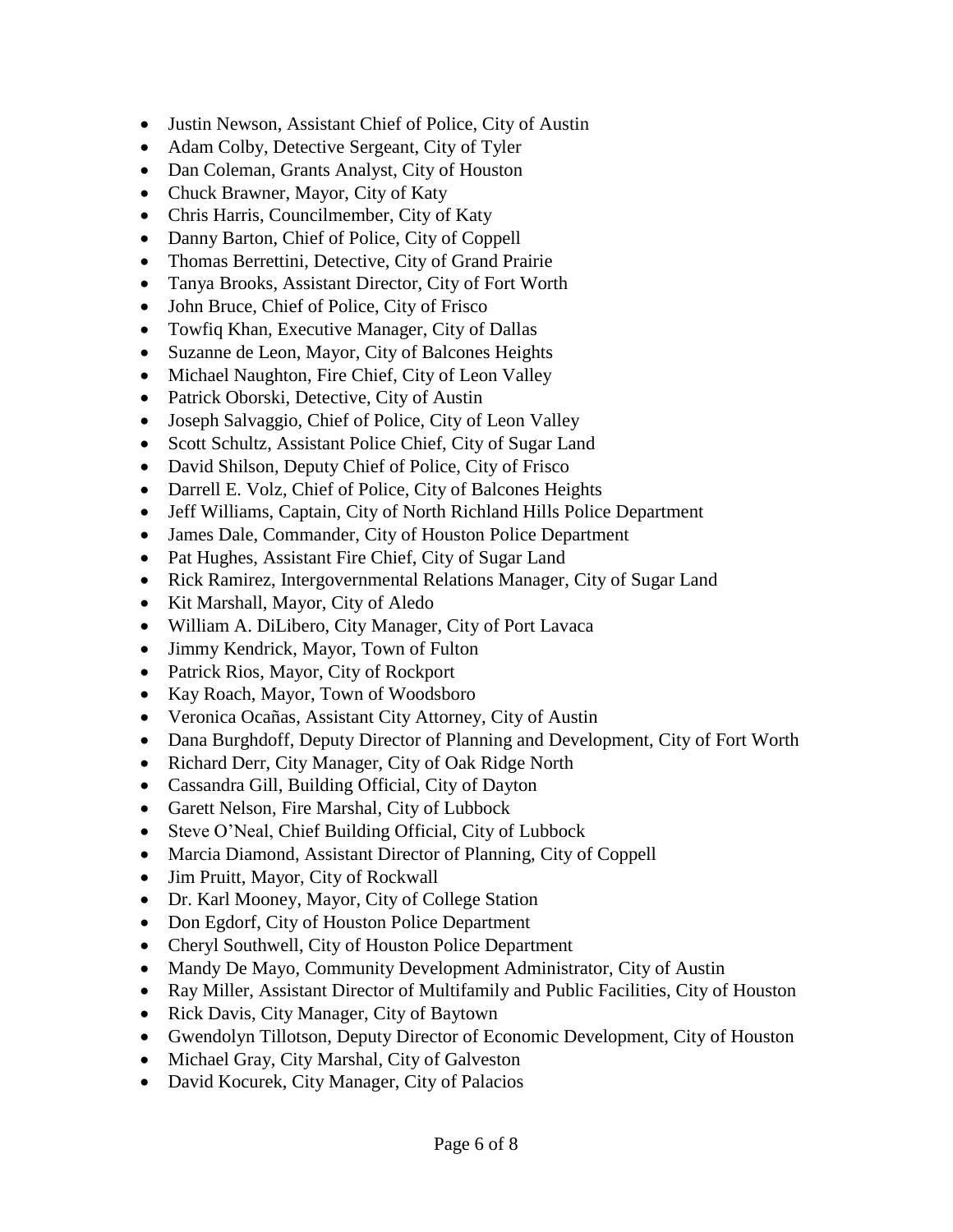# **City-Related Bills Filed**

### **Property Tax**

**S.B. 2468 (Creighton) – Homestead Exemption**: would increase the maximum percentage of a local option homestead exemption from 20 percent of the appraised value of an individual's residence homestead to 100 percent of an individual's residence homestead. (Companion bill is **H.B. 3127** by **Middleton**.)

#### **Personnel**

**S.B. 2485 (Creighton) – Employment Benefits**: would provide that a political subdivision of this state may not adopt or enforce any ordinance, order, rule, regulation, or policy regulating a private employer's terms of employment relating to employment benefits, other than employment leave, including health, disability, retirement, profit-sharing, death, and group accidental death and dismemberment benefits.

**S.B. 2486 (Creighton) – Scheduling Practices**: would provide that a political subdivision of this state may not adopt or enforce any ordinance, order, rule, regulation, or policy regulating a private employer's terms of employment relating to scheduling practices.

**S.B. 2487 (Creighton) – Employment Leave**: would provide that a political subdivision of this state may not adopt or enforce any ordinance, order, rule, regulation, or policy regulating a private employer's terms of employment relating to any form of employment leave, including paid days off from work for holidays, sick leave, vacation, and personal necessity.

**S.B. 2488 (Creighton) – Criminal History Information**: would provide that a political subdivision of this state may not adopt or enforce any ordinance, order, rule, regulation, or policy that prohibits, limits, or otherwise regulates a private employer's ability to request, consider, or take employment action based on the criminal history record information of an applicant or employee.

#### **Utilities and Environment**

**S.B. 2452 (Lucio) – Texas Water Development Board**: would: (1) add residential drainage services to the types of projects for which TWDB shall use the economically distressed areas account to provide financial assistance to political subdivisions for the construction, acquisition, or improvement of certain projects intended to serve economically distressed areas; (2) provide that TWDB shall prioritize projects and give the highest consideration to projects that will have a substantial effect, including projects that will serve an area for which the Department of State Health Services has determined that a nuisance dangerous to the public health and safety exists resulting from water supply and sanitation problems; (3) provide that other considerations in prioritizing projects shall include, among other things, the local contribution to be made to